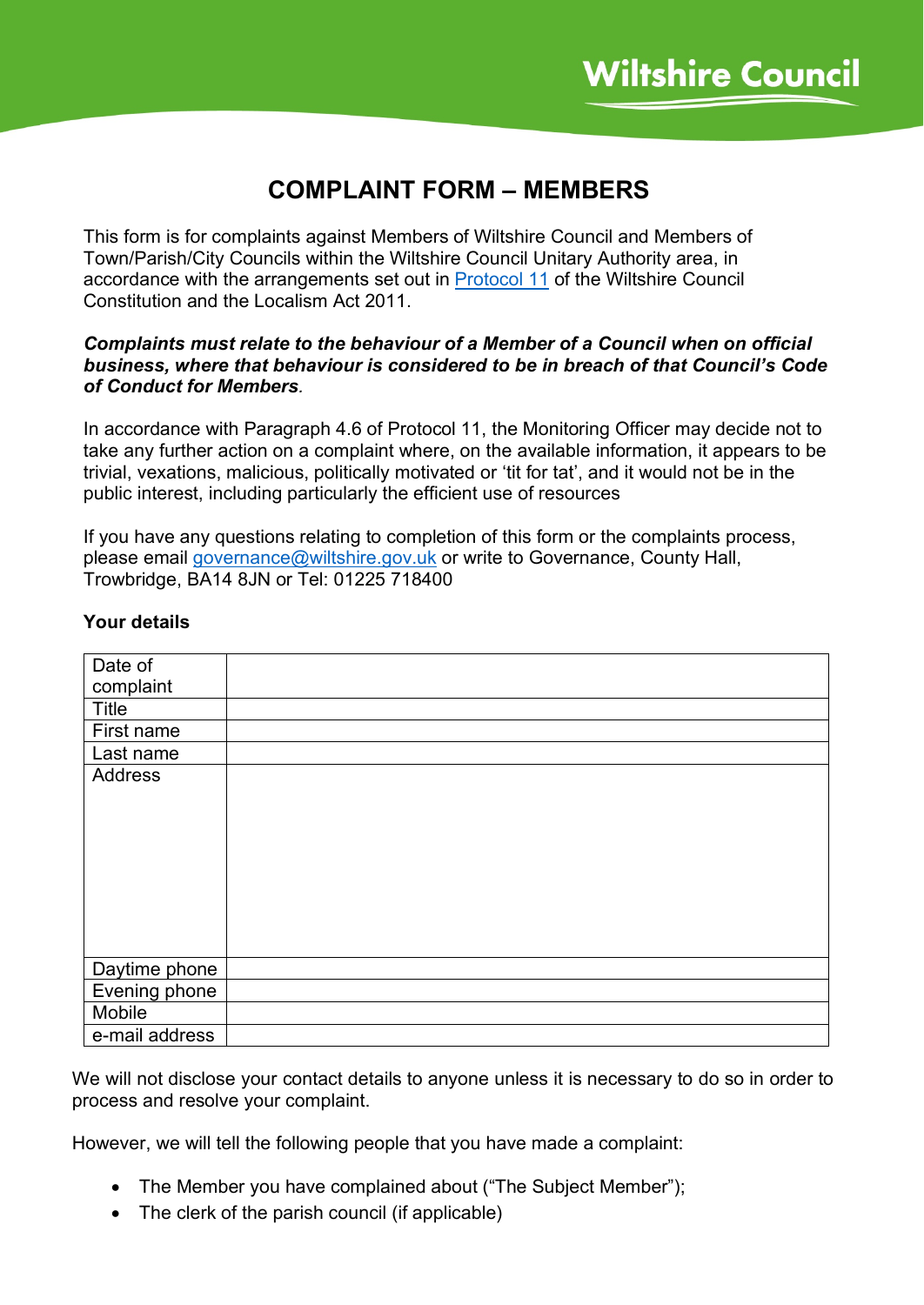- The Monitoring Officer and other officers supporting the arrangements for processing and resolving complaints;
- The Independent Persons;
- Those Members of the Wiltshire Council Standards Committee considering the complaint.

An Independent person means a person appointed under Section 28(7) of the Localism Act 2011 whose views must be sought and taken into account before a decision is made on an allegation of Member misconduct under these arrangements, or who may be consulted by the Member about the complaint. An Independent Person consulted by the Member about the complaint would not be the same Independent Person whose views were sought before a decision is made.

Please indicate the box that best describes you:

| Member of the public                    |  |
|-----------------------------------------|--|
| Elected or co-opted Member of a Council |  |
| Member of Parliament                    |  |
| <b>Wiltshire Council Employee</b>       |  |
| Other (please specify)                  |  |

### **Subject Member**

Please give us the name of the Member you believe to have breached their Council's Code of Conduct, and the name of the council they belong to. If you wish to complain about more than one Member, please complete a separate form for each Member.

| First name | ∟ast name | .<br>⊜ouncil |
|------------|-----------|--------------|
|            |           |              |

### **Code of Conduct and Guidance for Submission of a Complaint**

Every local council has its own Code of Conduct. Members of a Council only have to comply with the Code of Conduct relevant to the Council of which they are a Member. Codes are often accessible from the relevant Council website, if they have one, or otherwise upon request from the Clerk of that Council. If someone is a Member of several Councils, they may be subject to multiple Codes.

In all cases, the Code of Conduct **ONLY** applies when the Member is acting in their capacity as a Member and does not apply to their private lives or when they are acting in other capacities. However, it is possible that someone could be acting in multiple capacities simultaneously.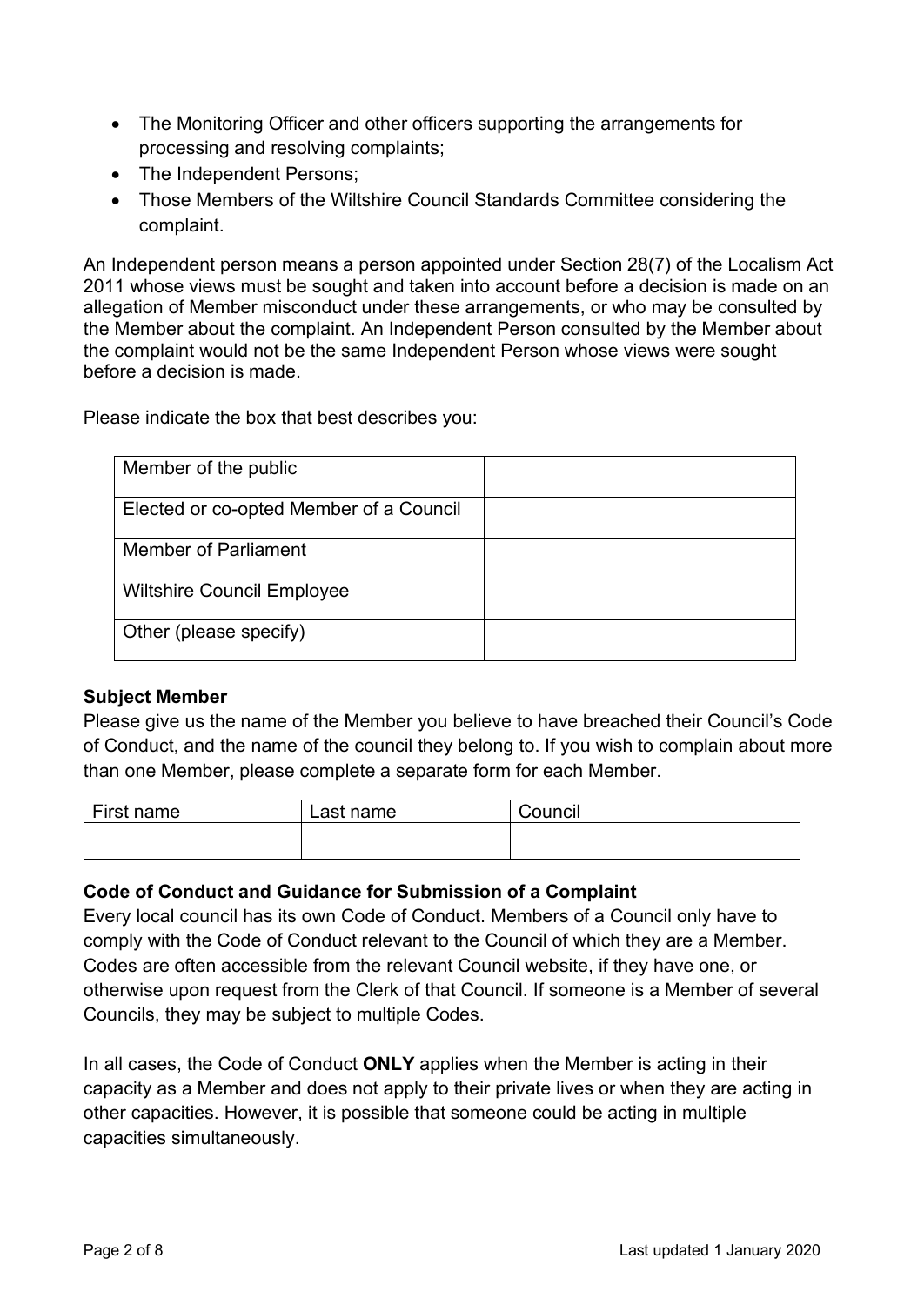If, having read the relevant Code, you believe that the Member has breached their local Code, please enclose a copy of that Code with your complaint. Please also provide an explanation of which elements of the code you believe to have been breached and how.

It is important that you provide us with all the information you want to be taken into account This is because the Council's Assessment Sub-Committee will need to decide on the basis of information as submitted whether there is sufficient evidence to proceed to an investigation. If insufficient information is included, it may determine not to proceed.

For example, please make sure you tell us:

- Exactly what you are alleging the Member said or did. For instance, instead of just saying that the Member failed to act in the public interest in the conduct of their duties, please also state exactly what they said or did to lead you to that conclusion.
- You should give the date of the alleged incident(s) wherever possible. Where you cannot do so you must at least provide a general timeframe.

This is particularly important as a complaint will not be referred for investigation when it is made more than 20 working days after the date upon which the Complainant became, or ought reasonably to have become, aware of the matter giving rise to the complaint.

In any event, the Monitoring Officer may decide not to refer a complaint for investigation where, in their opinion, the length of time that has elapsed since the matter giving rise to the complaint means that it would not be in the interests of justice to proceed.

- You should let us know whether there were any witnesses to the alleged incident(s) and provide their names and contact details if possible.
- You should provide any relevant background information.

The assessment criteria used for consideration of complaints can be found on the council's website [at this link.](http://www.wiltshire.gov.uk/complaints-about-council)

### **Decision Notices**

When a final decision is made in relation to your complaint, whether it is to take no further action or, following an investigation and hearing, it is determined that the Member complained of is in breach of a relevant Code, a decision notice will be prepared. In the interests of transparency and fairness, such decision notices will normally be made public at the end of the complaints process. As the Complainant, you will receive a copy of the decision notice ahead of its publication on the Council's website. You will have an opportunity to make representations if you believe that personal details should be excluded from that decision notice, but must do so within five days of receiving the decision notice.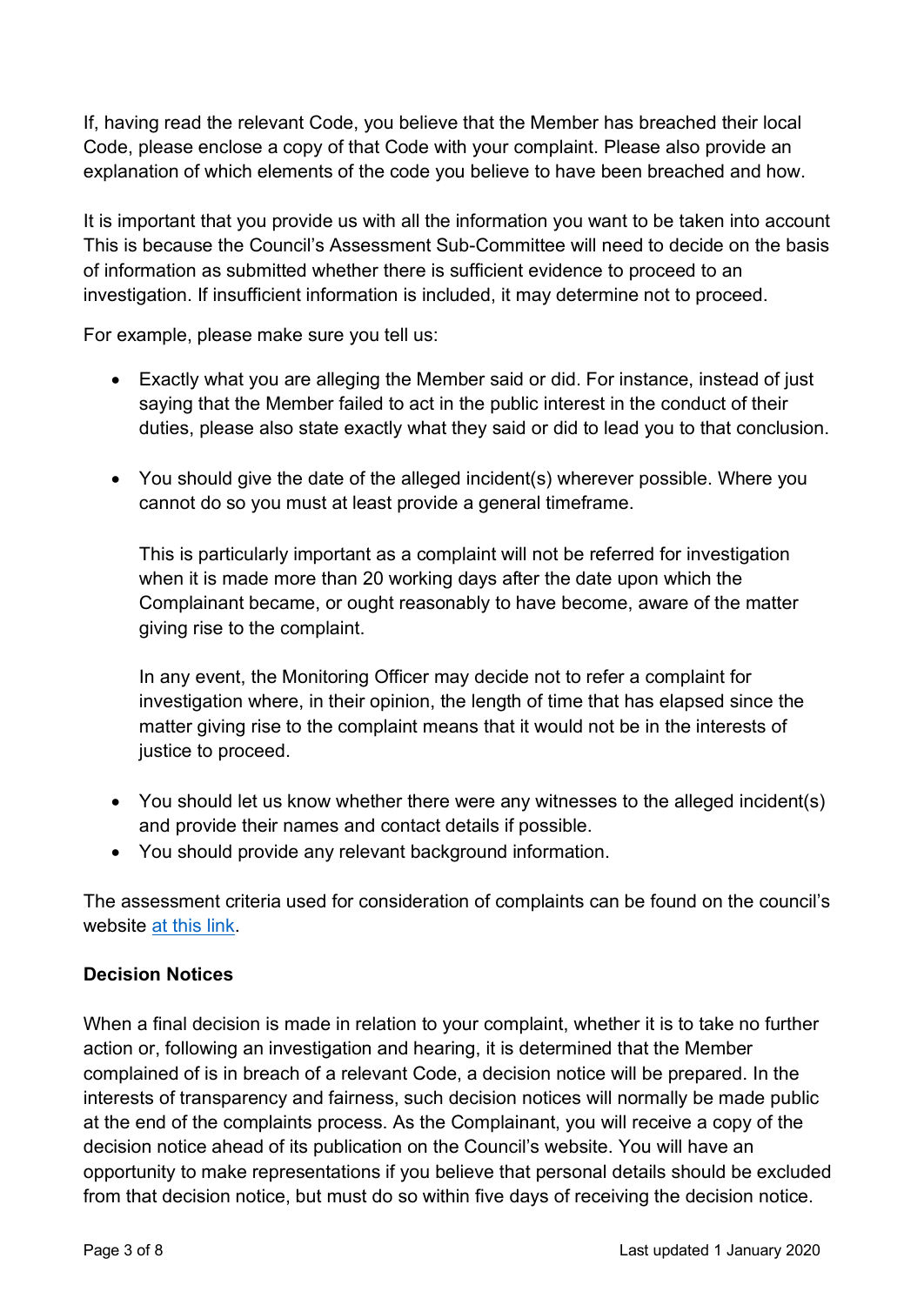If such representations are made, the Monitoring Officer will give consideration to redacting parts of the decision notice or publishing a summary of the decision.

# **Privacy Notice**

Wiltshire Council holds and processes personal data in accordance with all current legislation relating to data protection and complies with the General Data Protection Regulation 2016. Your details will be processed strictly in accordance with that legislation. A detailed Privacy Notice is included with this form.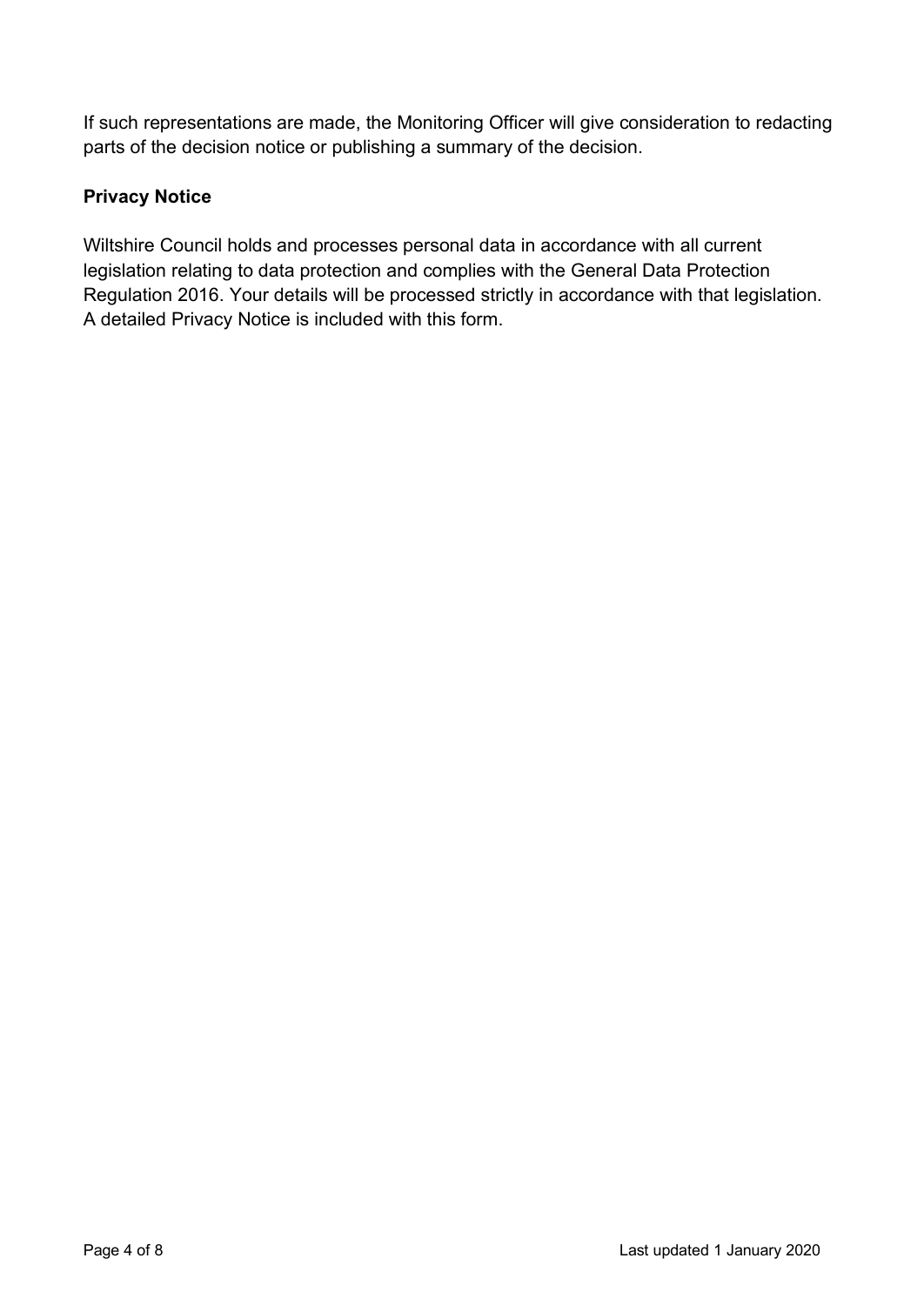# **Details of Complaint**

Write down the details of your complaint here. Continue on a separate sheet if there is not enough space on this form.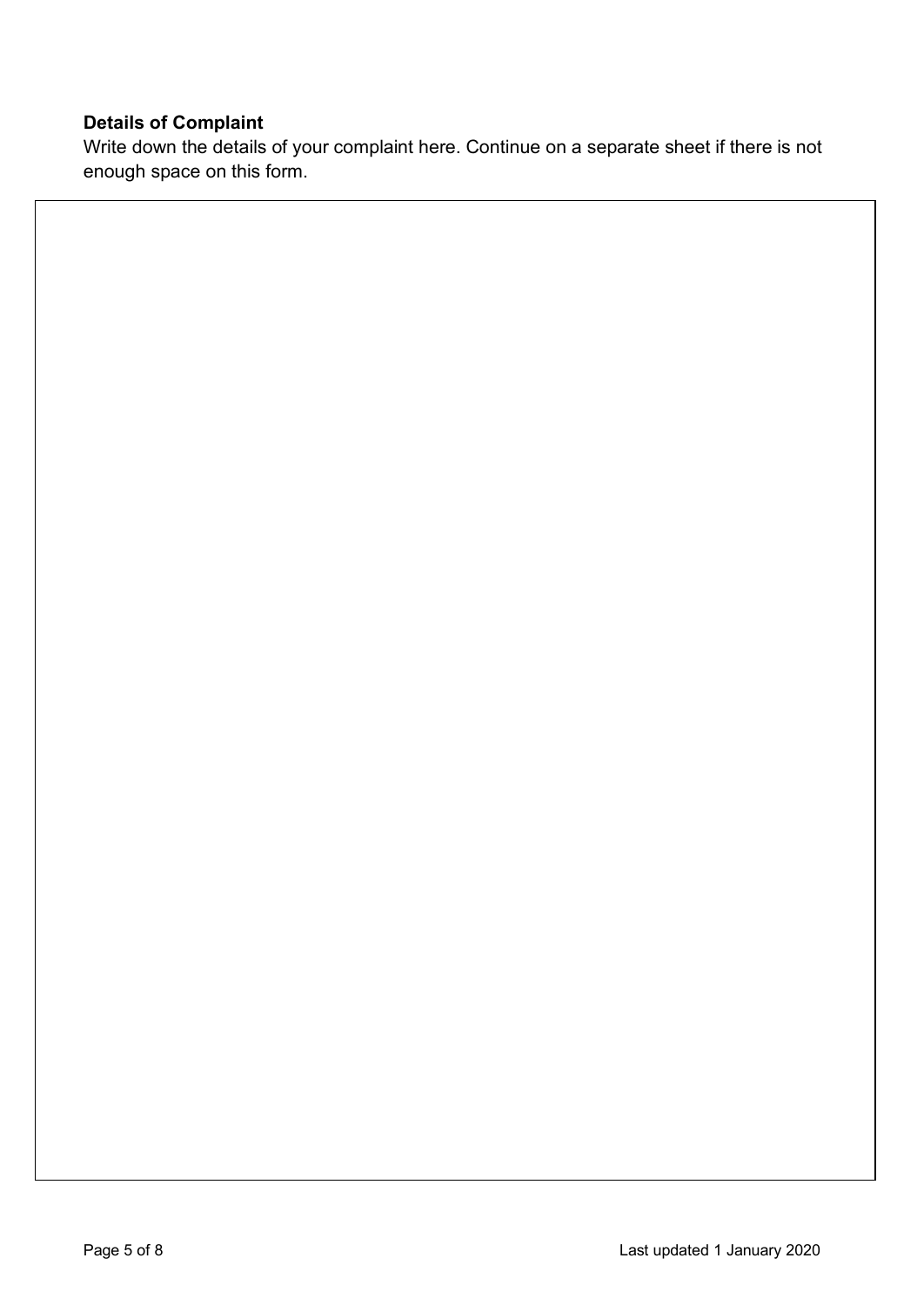### **Only complete this section if you are asking us to keep your identity confidential** Confidential from Subject Member

In the interests of fairness and natural justice, we believe that Members who are complained about have a right to know who made the complaint. We will provide them with a copy of this complaint form. We will not withhold your identity or details of your complaint unless there is good reason to believe that releasing that information would result in:

- You or your witnesses being unlawfully bullied or intimidated or;
- The destruction of information or evidence that would seriously hamper an investigation of the complaint.

We will not automatically agree to a request to keep your identity or the substance of your complaint confidential. Your request and your reasons for asking for confidentiality will be considered by the Monitoring Officer. If they decide that your identity and information about your complaint must be released to the Member you are complaining about, we will let you know. Normally we would then allow you to withdraw your complaint if you wish to do so.

Provide us with details of why we should withhold your identity from the Member about whom you are complaining:

# Confidential (general)

As detailed previously a summary of the details of the complaint, including names of the parties, will become public once the matter has been concluded. If for any reason you believe that there is justification for personal details set out in the complaint confidential once the matter is concluded please indicate these below.

Provide us with details of why personal details and/or identity should be kept confidential in relation to this complaint.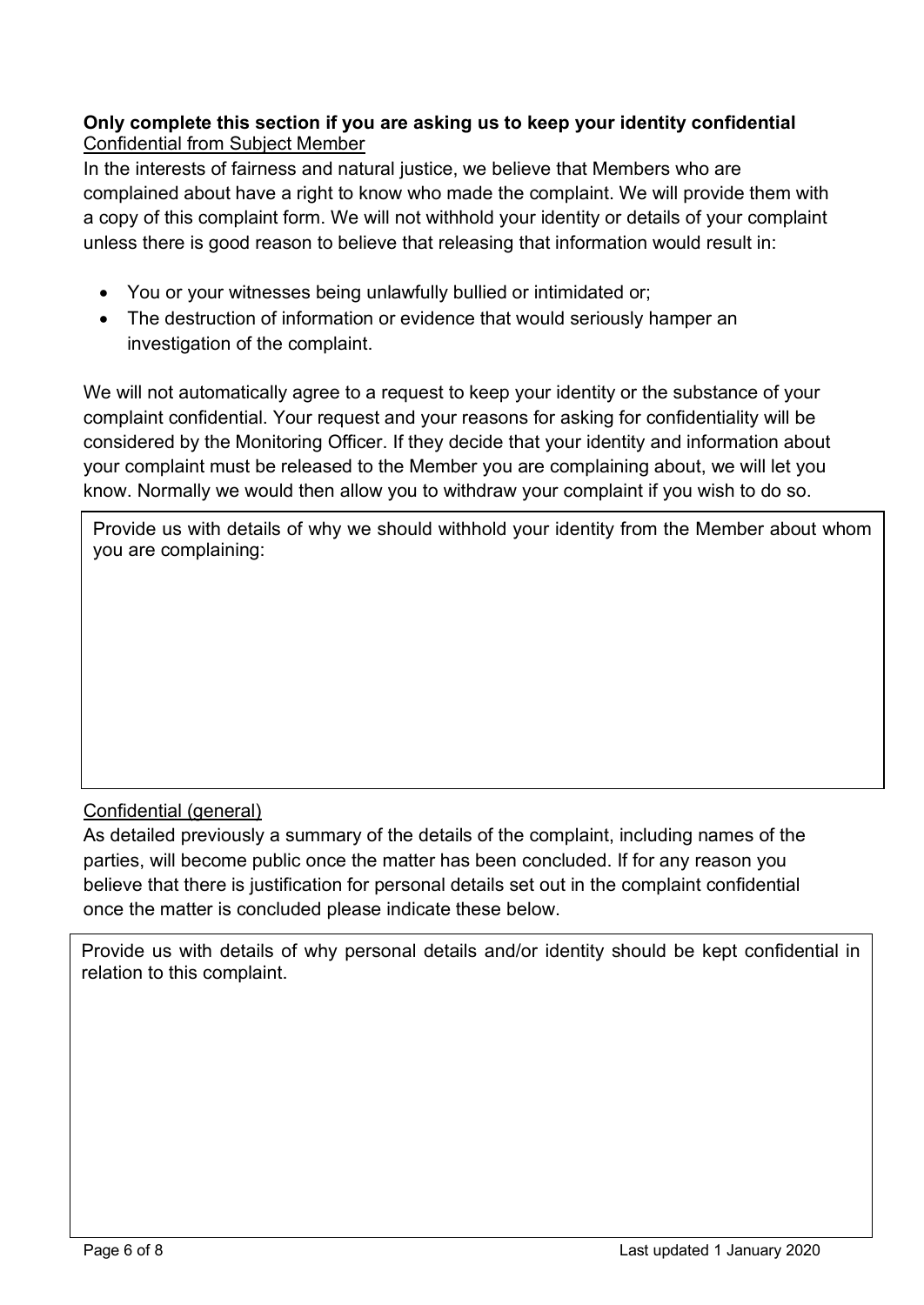## **Privacy Notice – Code of Conduct Complaints.**

This notice gives you information about the data we hold about you ('the Complainant'), how we use it, your rights in relation to it and the safeguards that are in place to protect it.

### **Data Controller**

Wiltshire Council is registered as a data controller with the Information Commissioner's Office. Full details of the registration are available at [ICO register of data controllers.](https://ico.org.uk/ESDWebPages/Entry/Z1668953) For details of how to contact the Council please follow this [link](http://www.wiltshire.gov.uk/contact)

### **Data Protection Officer (DPO)**

The Council's DPO may be contacted as above or online at [dataprotection@wiltshire.gov.uk](mailto:dataprotection@wiltshire.gov.uk)

### **What type of Information we have**

The Governance Team will collect and hold personal identifiers, including names and contact details and other personal information submitted as part of a code of conduct complaint ( which will depend on the nature of the complaint made).

### **How we get the information and why we have it**

The Governance Team will process your personal information for the purpose of considering, investigating and determining complaints that members of Wiltshire Council or town and parish councils within Wiltshire have acted in a manner that amounts to a breach of the code of conduct that applies to the relevant council. It will also be processed for maintaining our records and for any related administration. Most of that personal information will be provided directly by you for these purposes, although we may also obtain information from the Clerk to the relevant Council and the Subject Member (the councillor against whom a complaint is made).

Personal information provided by you may be shared with the Subject Member and with other parties as specified on the Complaint Form. On final determination of a Complaint, a Decision Notice will normally be published on the Council's website, which may contain the name of the Complainant and other personal information, dependent on the nature of the complaint.

### **Legal basis for processing**

Our processing shall be lawful because **at least one** of the following will apply:

(a) The data subject has given consent to the Council for processing of their personal data for one or specific purposes. This consent can be withdrawn by contacting the Governance Team;

(b) Processing is necessary for compliance with a legal obligation to which the Council is subject, in particular any requirements under the Localism Act 2011.

(c) Processing is necessary in order to protect the vital interests of the data subject or of another natural person;

(d) Processing is necessary for the performance of a task carried out in the public interest or in the exercise of official authority vested in the Council;

If your special category data is processed, in addition to one of the above, processing will be necessary because **at least one** of the following shall also apply: